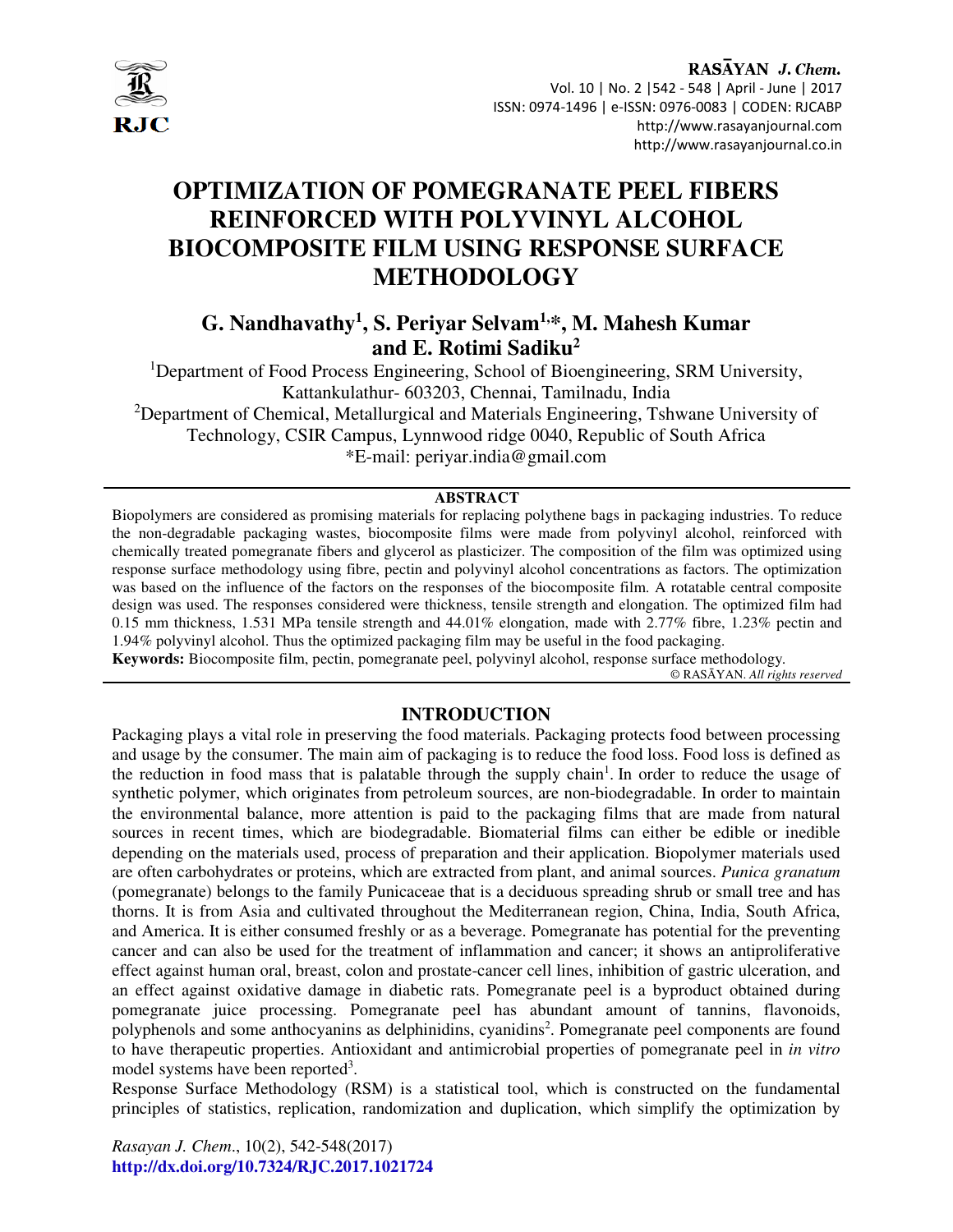studying the mutual interactions among the variables. Type of error generating during responses will be the difference in the experiments. In physical experiments, inaccuracy may happen because of measurement errors while, in computer experiments, numerical noise is a result of incomplete convergence of iterative processes, round-off errors or the discrete representation of continuous physical phenomena<sup>4</sup>. The central composite design (CCD) of RSM is used for finding the accurate values, as it offers an advantage of comparing the variables of the responses for obtaining optimized value<sup>5</sup>. The real salt rejection (R real) and maximum value of permeability of the PSF (polysulfones) membranes were predicted using response surface methodology's central composite design<sup>6</sup>.

### **EXPERIMENTAL**

#### **Materials and methods**

The PVA, pectin, sodium hypochlorite, sodium hydroxide and the chemicals involved in the pretreatment of fibers were purchased from SRL (Sisco Research Laboratories Pvt. Ltd), Mumbai, India. Glycerol was purchased from Himedia, Mumbai, India.

#### **Methodology-**

The pomegranate peels were chopped to approximately 2 cm and they are dried and ground. The fibers were subjected to alkaline treatment using sodium hydroxide. The protocol of literature<sup>7</sup> was followed with slight modification. The 20 grams of fiber was treated with 2% sodium hydroxide. Bleaching was done using 4% sodium hypochlorite and 2% sodium hydroxide and water. This step was repeated until the fibers became completely white. The fibers are then washed with water.

The bleached fibers are then treated with 65% sulphuric acid at 45°C with constant stirring of 35 to 40 minutes. During these treatments the lignin content in the fiber is reduced. Hydrolyzed samples were washed four times to reduce the acidity and filtered. The washed fibers were suspended in the water to obtain fiber suspension. This suspension is used for making films.

#### **Experimental design**

Design expert 9.0.7 was used for this study. When the responses of a process are affected by interaction of several independent variables involved in it, response surface methodology is used for optimization of the process<sup>8</sup>. A standard rotatable central composite design was selected in which the experimental region ranged from -1.414 to +1.414 in terms of the coded independent variables. The levels of the independent variables, the concentration ratios of fibers  $(0.1 - 3\%)$ , PVA  $(1 - 3\%)$  and pectin  $(1 - 3\%)$ , a total of 20 trials were employed by the experimental design. The range chosen in the experimental design and the standardized concentration of pectin were decided, based on the preliminary studies conducted in the laboratory. Three replicates of each RSM trial were performed in order to eliminate error in the response data. The response variable is assumed to follow a second order quadratic model, which includes a linear model too. The model can be represented as given in equation (1):

$$
Y = \beta_0 + \sum_{i=1}^k \beta_i X_i + \sum_{i=1}^k \beta_{ii} X^2 + \sum_{i}^i \langle \sum_j \beta_{ij} X_i X_j \rangle
$$
 (1)

Where Y is the predicted response;  $X_i$  and  $X_j$  are the independent variables that influences the responses;  $β_0$  is the offset term;  $β_i$  is the linear coefficient;  $β_{ii}$  is the quadratic coefficient and  $β_{ii}$  is the interaction coefficient.

PVA and fiber were chosen as the variable factor and pectin being the constant factor. By altering the concentration of the different components, the films were casted on a trial-error basis.

#### **Film preparation**

Films were prepared using casting method as performed in literature<sup>9</sup>. Polyvinyl alcohol (PVA) was used as the base polymer for the preparation of biocomposite. Glycerol was used as a plasticizer. Pectin is used as a thickening agent and emulsifier. Pectin (1-3%) was dissolved along with 0.1-3% treated pomegranate fibers and with 1 - 3% PVA crystals. The solution was prepared using distilled water and is to be boiled for 5 minutes in order to dissolve pectin along with other constituents. Glycerol was then added to the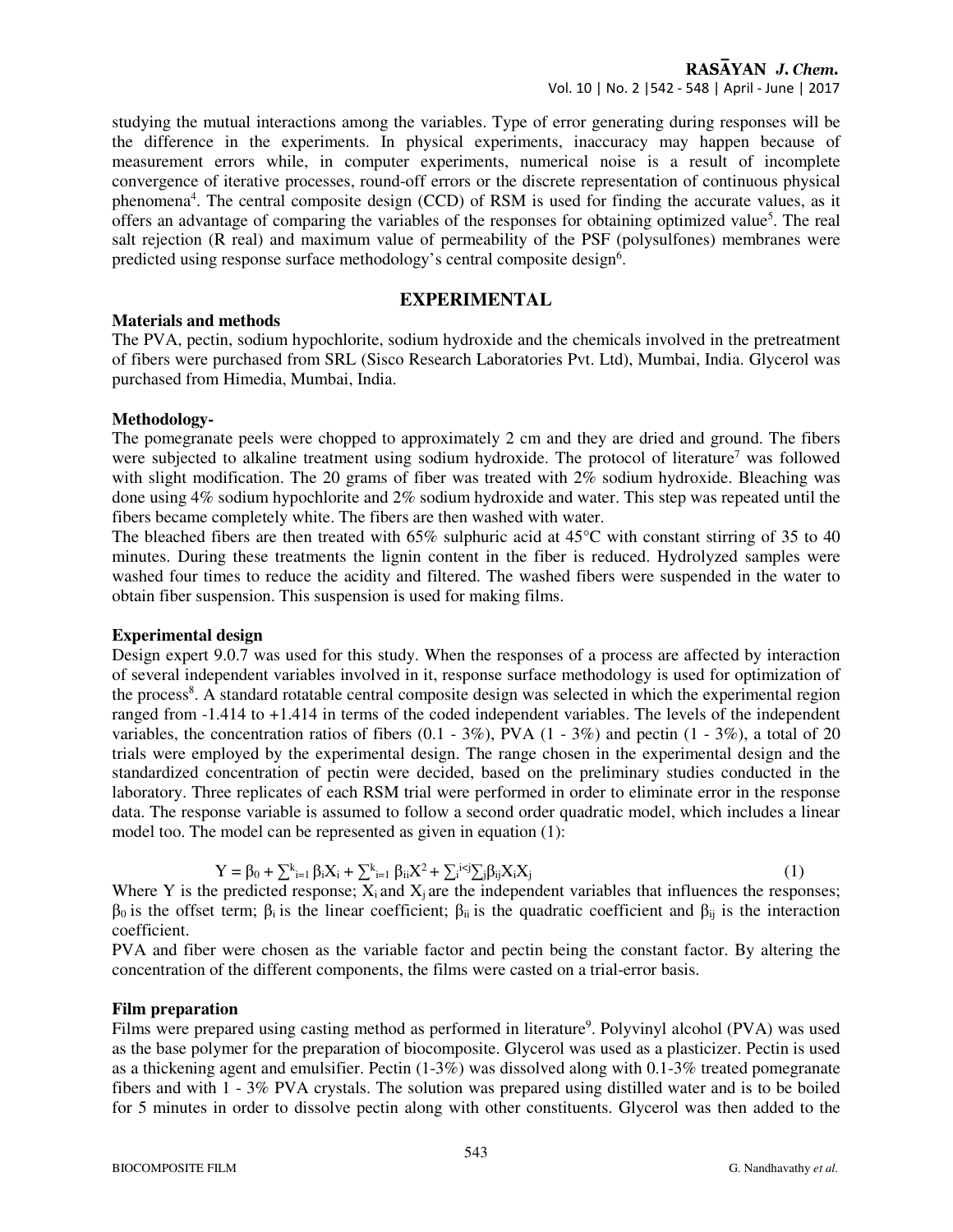solution. The solution is then poured into a 9 cm Petridish. It is then kept in hot air oven for drying at 55°C for 4 to 5 hours. All the 20 trials were performed in triplicates to reduce error. After drying the films were then peeled off the plate's surface.

#### **Measurement of responses**

The responses considered for the study were thickness (mm), tensile strength (MPa) and elongation (%). Thickness was measured using digital Vernier calipers. Three replicates sample readings were taken for each sample and their average was considered. Tensile strength (TS) and elongation were measured as per ASTM D882 using a digital tensile testing machine (Instron 4204 - G.B), with a maximum capacity of 2500N and an accuracy of  $\pm 1\%$ .

#### **Optimization of film**

The response values were analyzed by regression analysis using backward elimination method for the fitting of responses. Optimization of the film concentration was dome taking all the responses for their desired optimum values. Analysis of regression was used for generating second order coefficients. Evaluation of model fit for each response was done by considering to the  $R<sup>2</sup>$  value and the analysis of variance.

## **RESULTS AND DISCUSSION**

#### **Measurement and analysis of responses**

Biopolymer materials will undergo a lot of stress while use; in order to determine the sustainability of the film tensile strength is checked. The responses chosen i.e., thickness, tensile strength and elongation, were obtained for all the 20 trials and the tabulation is as shown in Table-1.

| Run            | Ti Thickness (mm) | Tensile Strength<br>(MPa) | Elongation $(\%)$ |  |
|----------------|-------------------|---------------------------|-------------------|--|
| 1              | $0.09 \pm 0.01$   | $2.588 \pm 0.58$          | $80.72 \pm 0.85$  |  |
|                |                   |                           |                   |  |
| 2              | $\theta$          | $\Omega$                  | $\Omega$          |  |
| 3              | $0.11 \pm 0.01$   | $0.357 \pm 0.08$          | $7.5 \pm 0.55$    |  |
| $\overline{4}$ | $0.17 \pm 0.08$   | $0.245 \pm 0.01$          | $49.8 \pm 0.98$   |  |
| $\overline{5}$ | $0.12 \pm 0.01$   | $0.313 \pm 0.01$          | $22.2 \pm 0.98$   |  |
| 6              | $0.11 \pm 0.04$   | $2.43 \pm 0.89$           | $73.41 \pm 0.98$  |  |
| $\overline{7}$ | $0.10 \pm 0.03$   | $0.2 \pm 0.014$           | $10.6 \pm 0.42$   |  |
| $\overline{8}$ | $0.17 \pm 0.02$   | $0.735 \pm 0.17$          | $4.44 \pm 0.19$   |  |
| 9              | $0.11 \pm 0.03$   | $1.688 \pm 0.33$          | $4.5 \pm 0.57$    |  |
| 10             | $0.17 \pm 0.03$   | $0.432 \pm 0.18$          | $23.4 \pm 0.84$   |  |
| 11             | $0.10 \pm 0.04$   | $0.521 \pm 0.1$           | $10.5 \pm 0.28$   |  |
| 12             | $0.09 \pm 0.003$  | $0.25 \pm 0.08$           | $12.5 \pm 1.83$   |  |
| 13             | $0.08 \pm 0.006$  | $0.56 \pm 0.18$           | $24.11 \pm 1.25$  |  |
| 14             | $0.05 \pm 0.001$  | $2.02 \pm 0.09$           | $32.75 \pm 0.21$  |  |
| 15             | $0.08 \pm 0$      | $0.2080 \pm 0.08$         | $10 \pm 0.98$     |  |
| 16             | $0.03 \pm 0.002$  | $0.977 \pm 0.02$          | $39.01 \pm 0.12$  |  |
| 17             | $0.18 \pm 0.04$   | $0.491 \pm 0.18$          | $19.51 \pm 0.86$  |  |
| 18             | $0.05 \pm 0.003$  | $0.179 \pm 0.03$          | $2.5 \pm 0.83$    |  |
| 19             | $0.25 \pm 0.08$   | $2.33 \pm 0.96$           | $42.58 \pm 0.96$  |  |
| 20             | $0.06 \pm 0.04$   | $2.414 \pm 0.52$          | $65.58 \pm 0.60$  |  |

#### Table-1: Response values of the designed experimental runs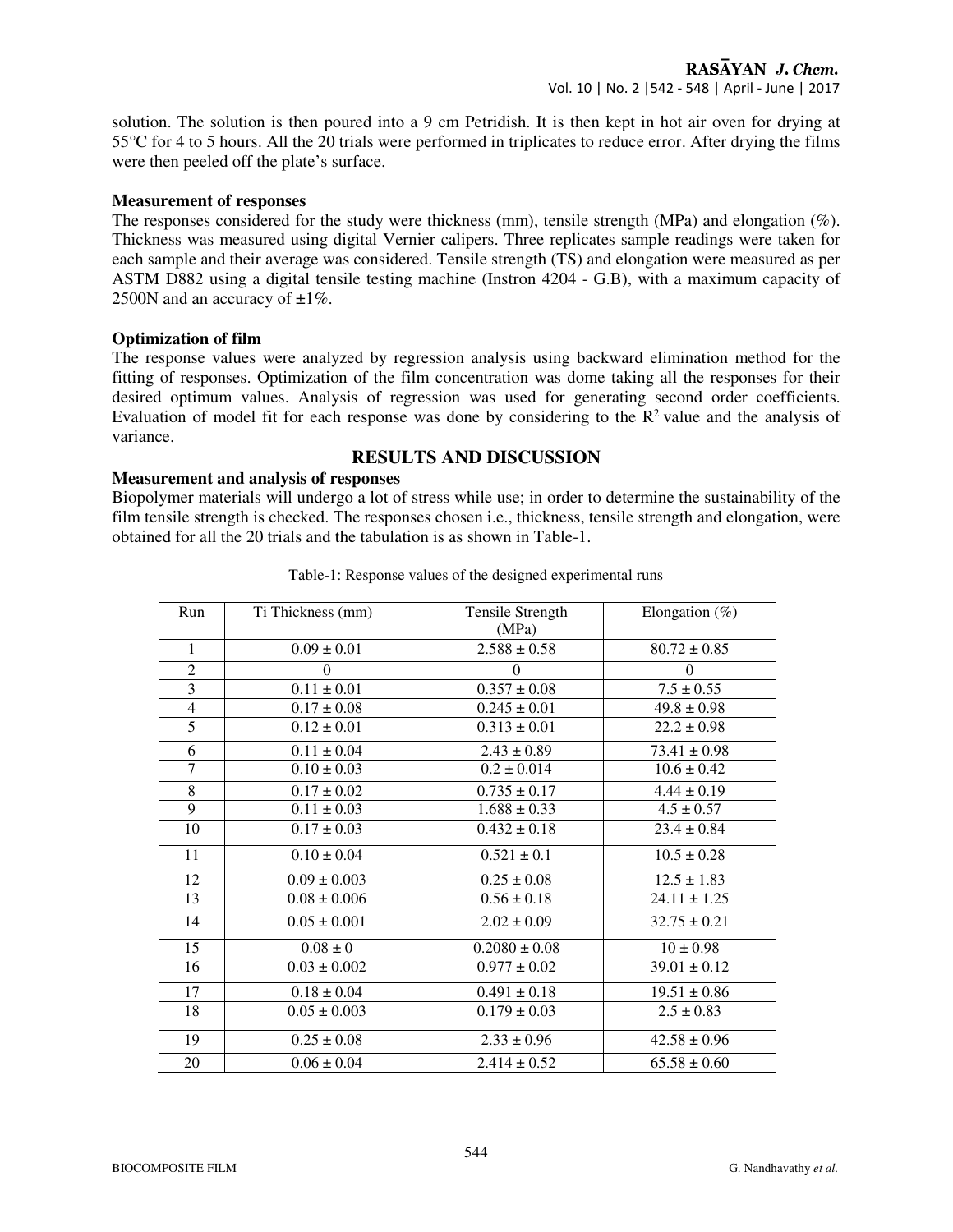#### **Model fitting**

As per the sum of squares of sequential model, the highest order polynomial in the supplementary terms being selected is also significant. This was followed by regression analysis with the help of ANOVA.

#### **Regression analysis**

Regression analysis was performed with the help of ANOVA. The P value (prob>F) are all lesser than 0.05 which favors fitting of the model. Also all the 'Lack of Fit' values were non-significant in relation to the pure error. The R squared value for thickness, tensile strength and elongation were 0.6261, 0.8443 and 0.7469 respectively. An adequate precision ratio greater than 4 is desired and the values for thickness, tensile strength and elongation were 9.629, 5.799 and 4.647 respectively, which indicates an adequate signal in all the responses. Hence it is concluded that the chosen model fits well for all the three responses.

#### **Tensile strength and elongation**

The addition of pomegranate peels to the pectin film has influenced the film properties. The maximum tensile strength was  $2.588Mpa$ , which was lower than the aloefiber reinforced corn starch films<sup>10</sup>. This may be due fragility of the films while preparation of analysis, as cracks in the end of the film will induce breaking of film. The decrease in tensile strength may also be due to decrease in intermolecular forces between adjacent molecules. Plasticizer addition significantly induced the elasticity property of the film, the maximum elongation value was 80.72% which was more than the values obtained for sorbitol plasticized whey protein isolate films $^{11}$ .

#### **Experimental design**

The 3-D surface plot shown in the Fig.-1 indicates the effect of PVA, fibre and pectin on thickness response. As the concentration of PVA and fibre increases the thickness of the film increases. The presence of pectin indicates the overall increase in the thickness of the film.

The 3-D surface plot shown in the Fig.-2 indicates the effect of PVA, fibre and pectin on tensile strength response. It is observed that the tensile strength increases with the increase in the concentration of PVA, fibre and pectin, however decreases at the extreme values of all the factors.

The 3-D surface plot shown in the Fig.-3 indicates the effect of PVA, fibre and pectin on elongation response. It is observed that the elongation increases with the increase in the concentration of PVA, fibre and pectin, however decreases at the extreme values of all the factors.



Fig.-1: 3-D surface plot effect on thickness (a) fibre vs PVA (b) fibre vs pectin

The 3-D surface plots indicate increase in the fibre, pectin and PVA content increased the effect on thickness, tensile strength and elongation. The surface plots were similar to those observed in the literature<sup>12</sup>, with maximal and minimal values. The lacks of fit were non-significant in relation to pure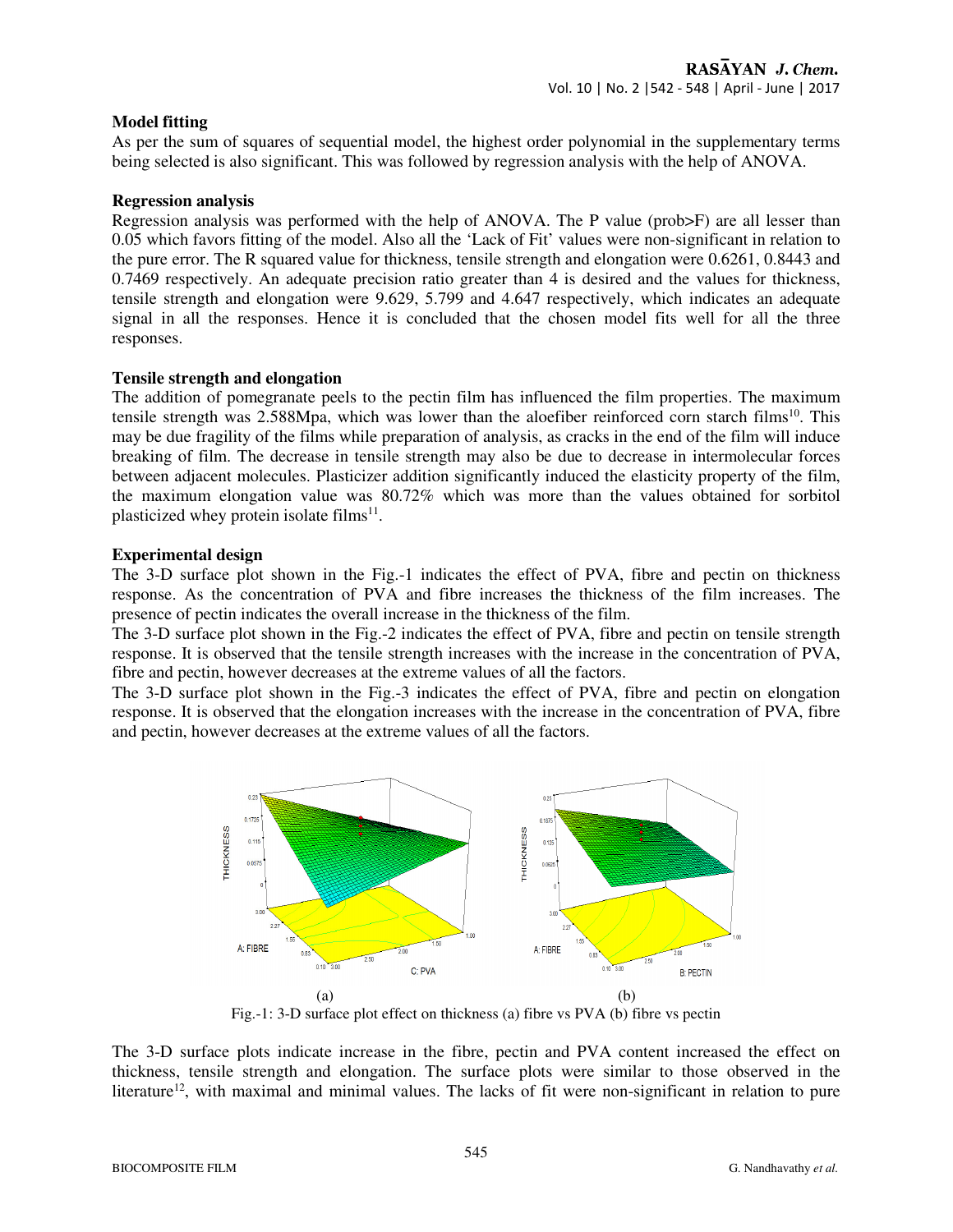error and also the expected values were similar to observed values, this signifies that the experimental data was validated by response surface methodology, which was similar to the results reported in literature<sup>13</sup>.



Fig.-2: 3-D surface plot effect on tensile strength (a) fibre vs PVA (b) fibre vs pectin



Fig.-3: 3-D surface plot effect on elongation (a) fibre vs PVA (b) fibre vs pectin

## **Optimization of the film composition**

Numerical and graphical optimizations were done for the design. Tensile strength was considered as higher target value for the optimum strength, while thickness and elongation are considered near target value. Both numerical and graphical optimizations were in good agreement with each other. The response values predicted were determined experimentally, by forming films with the concentration mentioned. When measured all the three responses were found to be in agreement with the predicted responses from the software. The optimized concentration values are as shown in Table-2.

| Table-2: Optimized solution predicted by numerical optimization procedure |  |  |  |  |
|---------------------------------------------------------------------------|--|--|--|--|
|---------------------------------------------------------------------------|--|--|--|--|

| No. | Fibre<br>$\mathscr{C}_o$ | Pectin<br>$\%$           | <b>PVA</b><br>'%) | Thickness<br>(mm) | Tensile<br>strength<br>(MPa | Elongation<br>$\mathscr{C}_0$ | Desirability |
|-----|--------------------------|--------------------------|-------------------|-------------------|-----------------------------|-------------------------------|--------------|
|     | 77                       | 2 <sup>2</sup><br>ل که ۱ | 1.94              | 0.15              | 1.531                       | 44.01                         | .000         |

## **Film microstructure**

The films were quite yellow in color and translucent. Scanning Electron Microscopy (SEM) analysis provides information regarding morphology, pore and size geometry of the film. SEM image 500X magnification is represented in the Fig.-4. The film was continuous without any discontinuities as observed in literature<sup>14</sup>, in pectin films of similar concentrations. The smooth surface of the film is due to alkalization, which destroyed the rough surface of the fibers. The bio-composite film exhibited smooth and homogeneous morphology without any cracks with no sign of phase separation and also the film has fibril structure, which indicated the complete miscibility between biopolymers and plasticizers.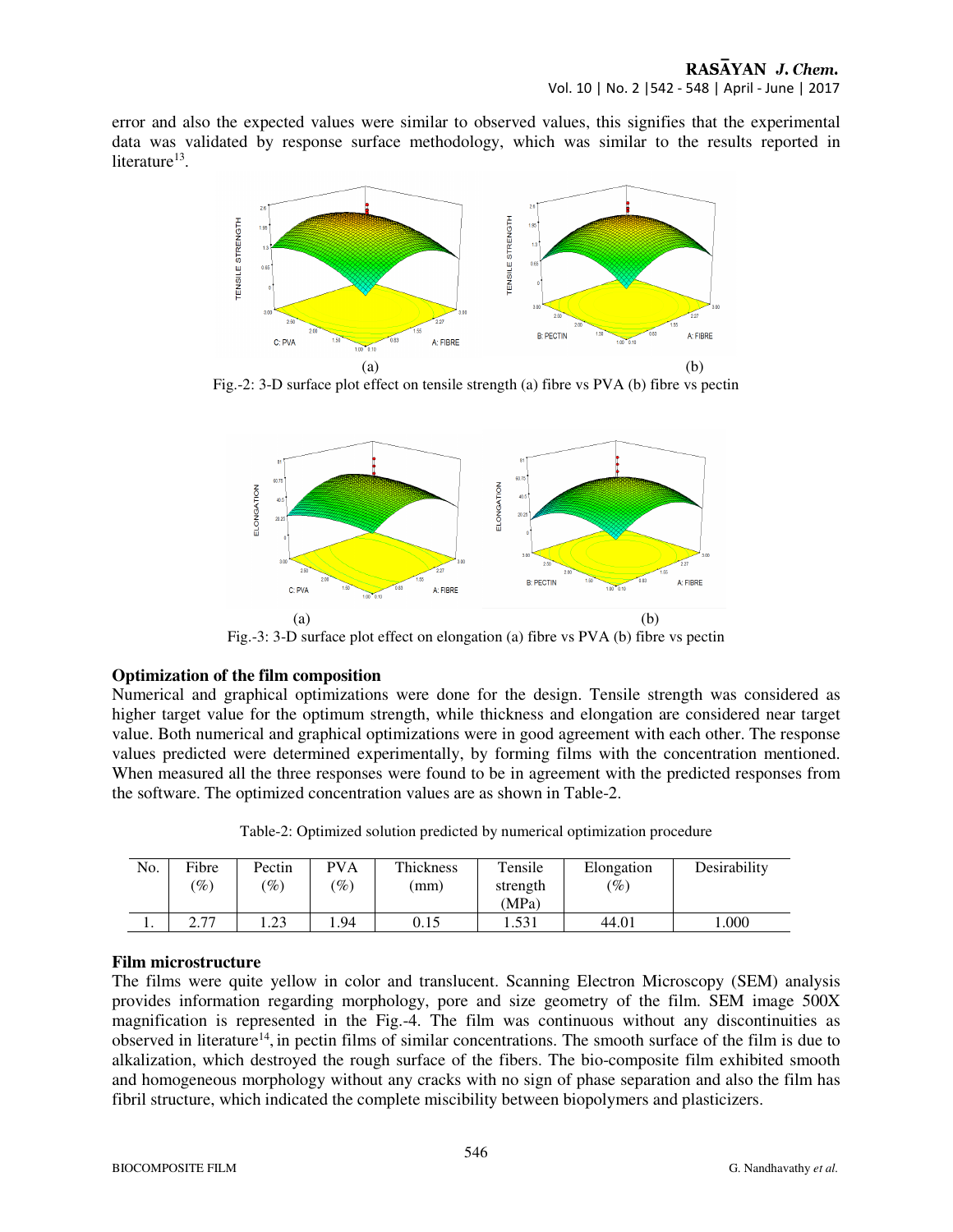

Fig.-4: SEM image of optimized film

#### **TG/DTA Analysis**

The TG/DTA analysis was done and the graph was obtained as shown in Fig.-5. From the TG graph it concluded that the film started to melt around 160ºC and complete degradation of the film is around 800ºC.



Fig.-5: TG/DTA graph of optimized film

The DTA curve shows that, the endothermic reaction reaches its peak below 180ºC and exothermic reaction is observed to have its peak reaction at 243ºC, which indicates the degradation of all lignin and other cellulosic materials in the fiber. The endothermic reaction is because of the water loss during the process of crystallization, which destroys the compound partially, that results increase in surface area, and promotes further thermal decomposition easier.

For the optimized film the initial degradation starts around 100ºC, which indicates the evaporation of moisture, thermal degradation peak was observed around 250ºC and the loss of mass was around 42.8%, which is greater than the thermal degradation of natural pectin films which was around 219ºC as observed in literature<sup>15</sup>, this indicates the increase in the thermal stability of the pomegranate peel fibres reinforced with polyvinyl alcohol biocomposite film, which may be due to structural reorganization of polymers